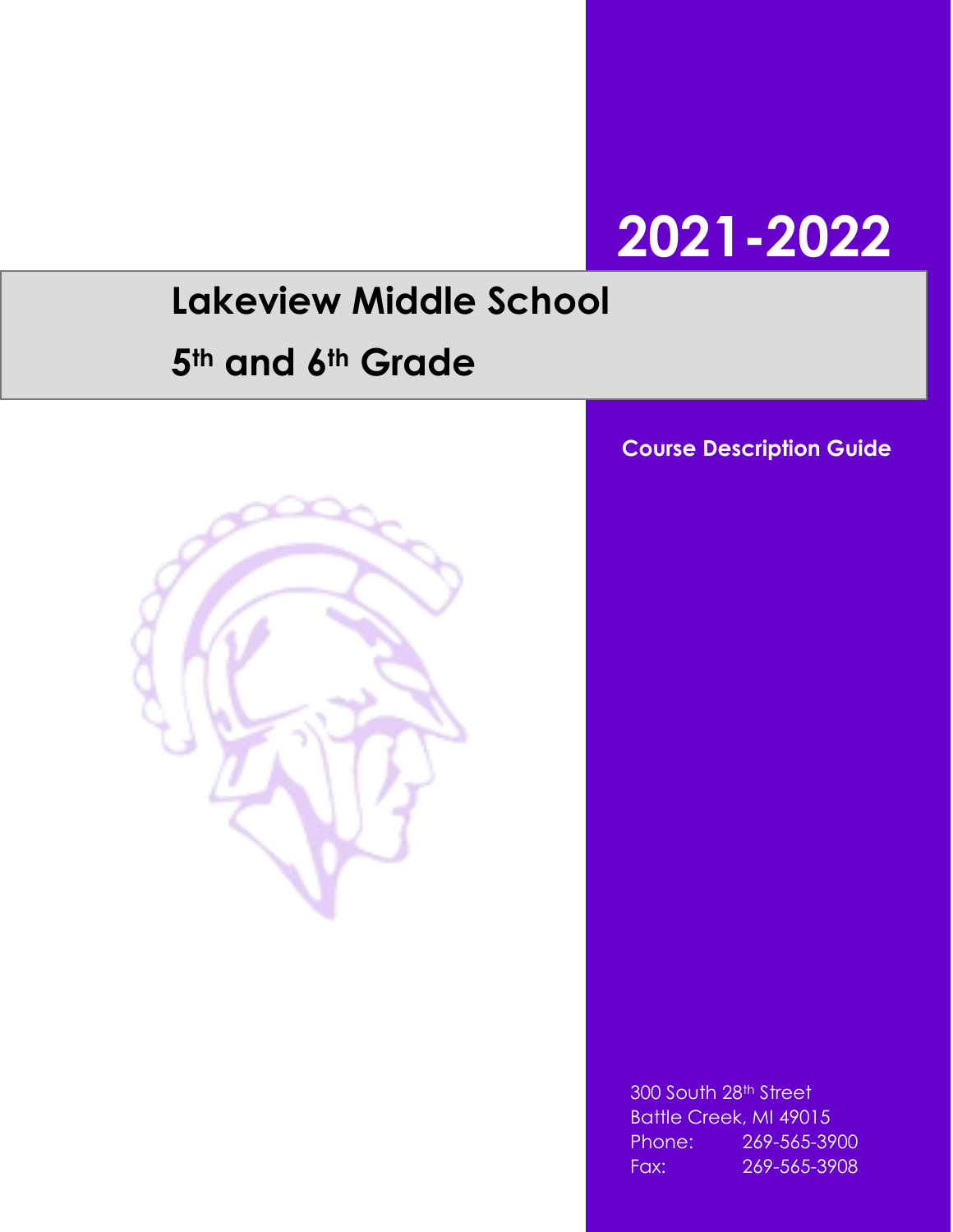## **Lakeview Middle School**

## **5 th and 6th Grade**

300 South 28th Street Battle Creek, Michigan 49015 P: 269-565-3900 F: 269-565-3908

## **Administration**

**Tamara Jamierson,** *Principal* 269-565-3980 • tjamierson@lakeviewspartans.org **Shannon Shepherd,** *Assistant Principal* 269-565-3981 • sshepherd@lakeviewspartans.org **Brad Yoder,** *Resilience Coach* 269-565-3960 • byoder@lakeviewspartans.org

**Student Services**

**Janelle Briggs,** *School Counselor* 269-565-4868 • jbriggs@lakeviewspartans.org

## **Secretaries**

**Jill Spaulding,** *Building Principal Secretary* 269-565-3901 • jspaulding2@lakeviewspartans.org **Marty Hutchings,** *Building Secretary* 269-565-3905 • mhutchings@lakeviewspartans.org

#### **Introduction**

This booklet provides information about the curriculum available to students at Lakeview Middle School 5<sup>th</sup> and 6<sup>th</sup> Grade Academy. These course descriptions describe the curriculum as planned at the time of this booklet's publication. This could be subject to change after the publication date.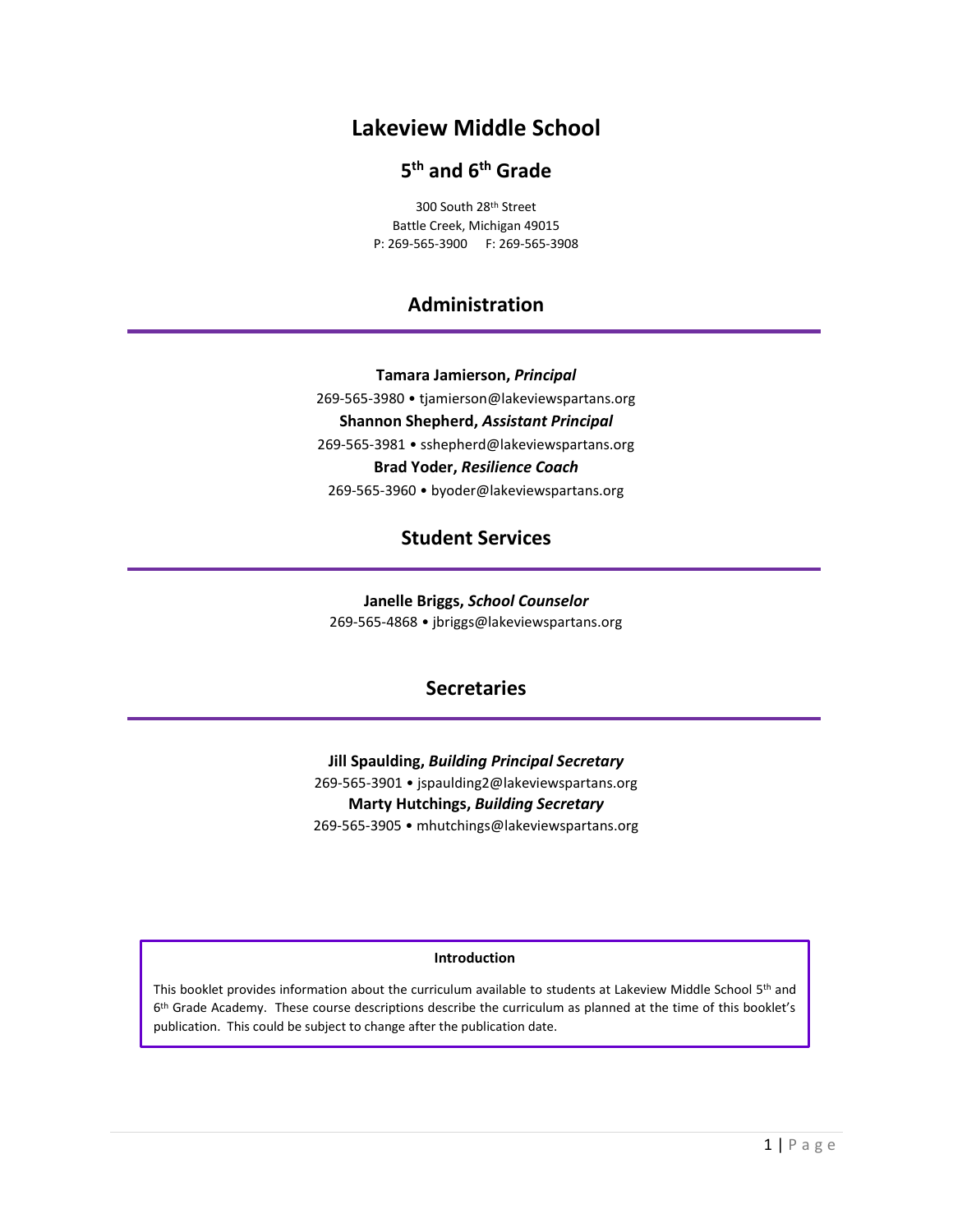|                            | 3  |
|----------------------------|----|
| <b>Course Descriptions</b> |    |
|                            | 4  |
|                            | 4  |
|                            | 5  |
|                            | 5  |
|                            | 6  |
|                            | 7  |
|                            | 8  |
|                            | 8  |
|                            |    |
|                            | 9  |
| <b>Counseling Services</b> |    |
|                            | 9  |
|                            | 10 |
|                            | 10 |
|                            | 11 |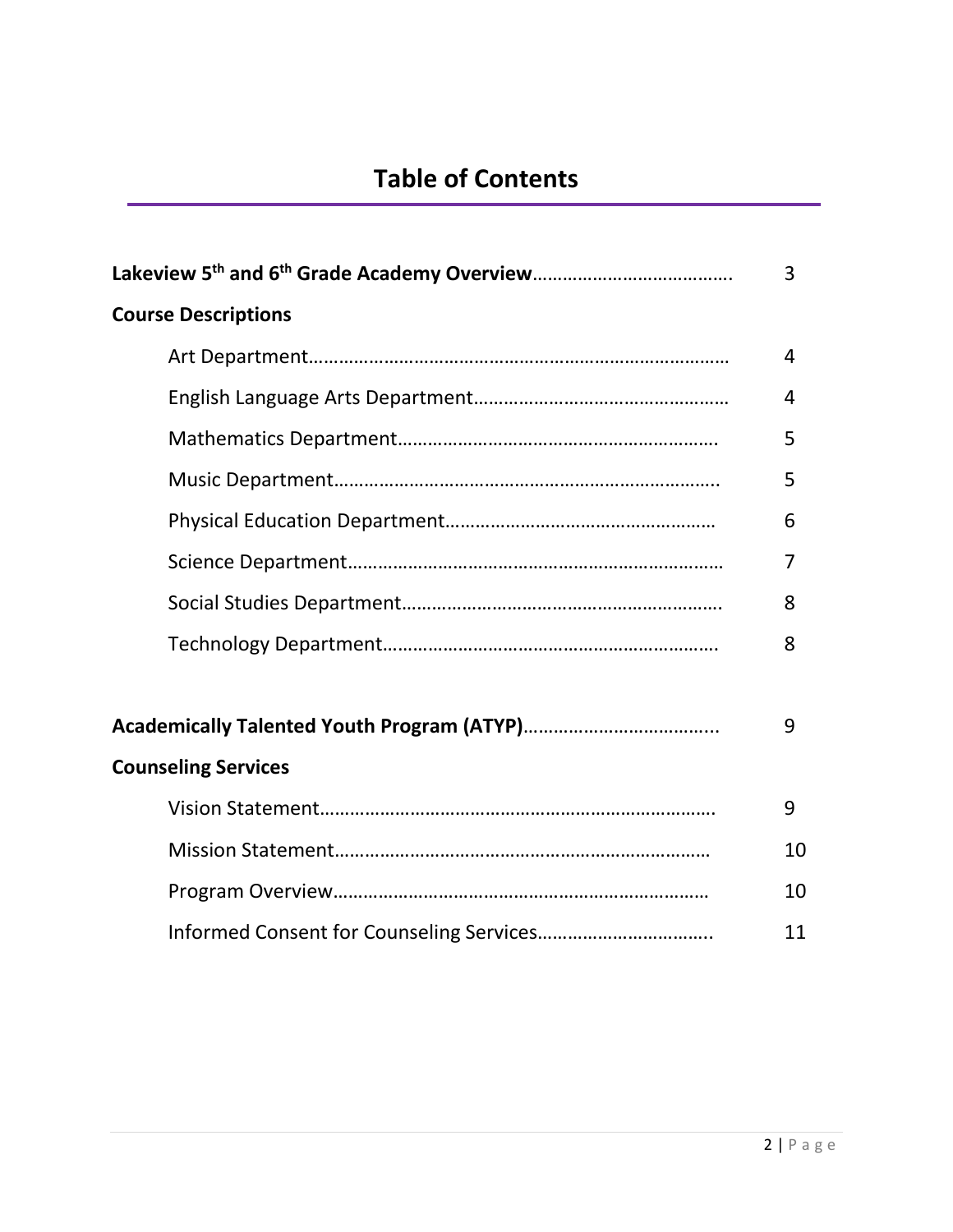| 5 <sup>th</sup> Grade and 6 <sup>th</sup> Grade |                                         |  |
|-------------------------------------------------|-----------------------------------------|--|
| <b>Core Classes</b>                             | <b>Encore Classes</b>                   |  |
| <b>Every Day</b>                                | <b>Every Other Day</b>                  |  |
|                                                 | (Trimester/Year-Long)                   |  |
| Language Arts                                   | Art (1 Trimester)                       |  |
| Math                                            | <b>Physical Education (1 Trimester)</b> |  |
| Science                                         | Project Lead the Way (PLTW $-1$         |  |
|                                                 | Trimester)                              |  |
| Social Studies                                  | Choose 1 (Year-Long):                   |  |
|                                                 | $>$ Band                                |  |
|                                                 | > Orchestra                             |  |
|                                                 | > Choir                                 |  |
|                                                 | > Fitness and Athletic Education        |  |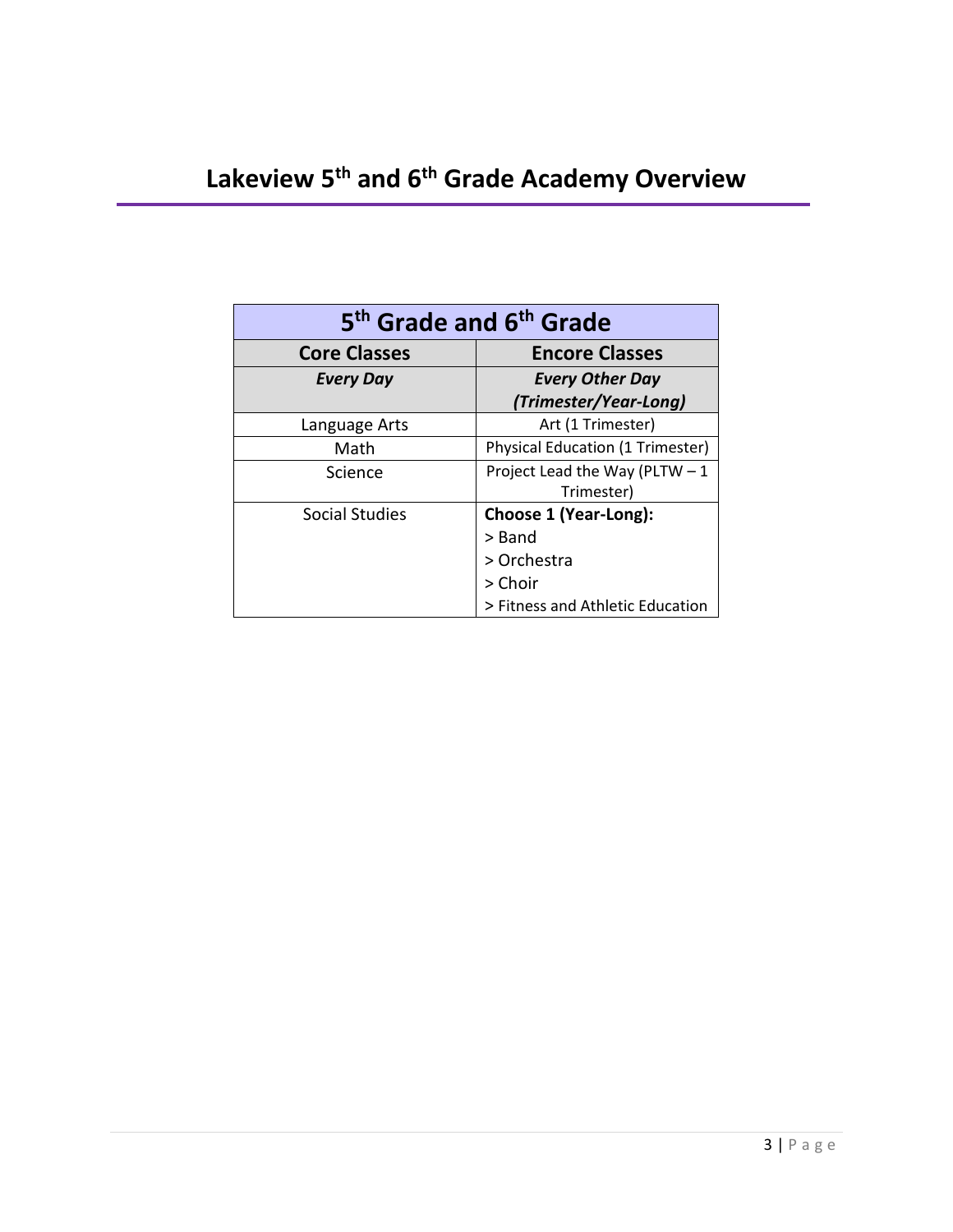## **Course Description Guide**

## **2021-2022**

Below is a description of courses offered to LMS  $5<sup>th</sup>$  and  $6<sup>th</sup>$  grade students. When selecting courses, please read this section carefully. Each year, counselors and teachers work with students planning their schedules for the following year. The final selection of courses, however, rests with the student and his/her parents. *Requests made prior to the beginning of school year will be set for the entire year. Lakeview 5 th and 6th Grade Academy will be unable to change classes during the school year.*

Courses are listed by department, which are arranged alphabetically.

## **Art Department**

## **Art 5**

*Trimesters: 1*

Students focus on foundational drawing skills and color theory knowledge. Students build fine motor skills with clay, and explore a variety of materials and techniques for making art.

#### **Art 6** *Trimesters: 1*

Students explore the creation of artwork throughout history and create in several historical styles. Students use different media and techniques to build skills in art.

## **English Language Arts**

## **Language Arts 5**

The fifth Grade English Language Arts (ELA) curriculum uses the Michigan Association of Intermediate School Administrators (MAISA) approved curriculum aligned with the Michigan State approved Core Curriculum.

The fifth grade units cycle students through narrative, persuasive and informational reading and writing. Narrative units include personal narrative, mystery, science fiction and historical fiction. Informational units are tied in with our Social Studies curriculum which covers American History through the Revolutionary War. The persuasive unit includes writing an essay, persuasive techniques, and adding counterarguments and data.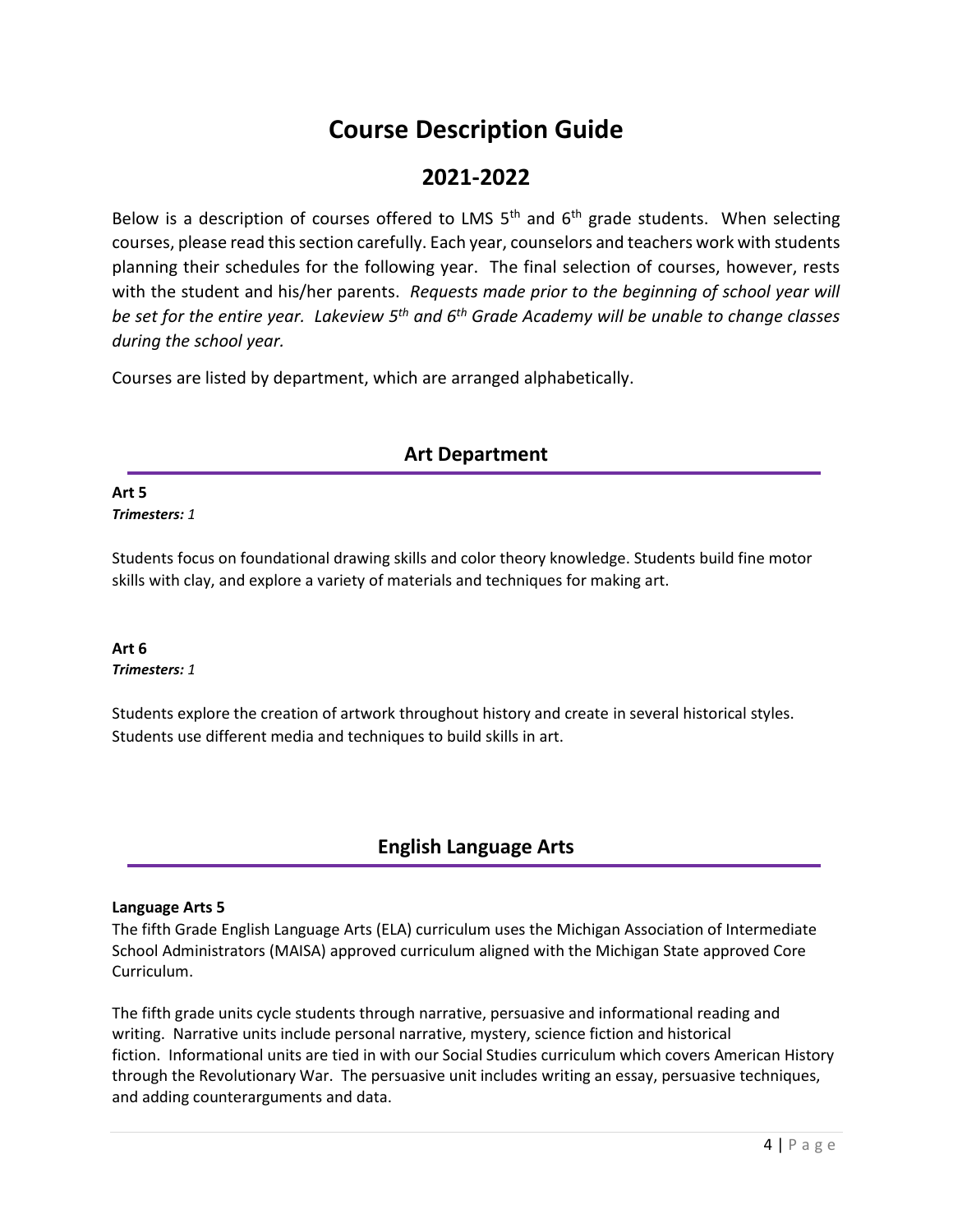Students learn in a workshop approach to reading and writing. Instruction is whole group, small group and individual. Students read and write each day. Readers have choice in their reading within the framework of our current unit. Processed writing is created in Google Classroom which allows for teacher feedback and access from home.

#### **Language Arts 6**

The Sixth Grade English Language Arts (ELA) curriculum follows the Michigan Association of Intermediate School Administrators (MAISA) approved curriculum aligned with the Michigan State approved Core Curriculum. This curriculum can be accessed online at the following link:

[http://gomaisapublic.rubiconatlas.org/Atlas/Search/View/Default?BackLink=Atlas\\_Search\\_View\\_Default](http://gomaisapublic.rubiconatlas.org/Atlas/Search/View/Default?BackLink=Atlas_Search_View_Default&SearchCurriculum=1&FilterGrades%5B%5D=9&FilterSubjects%5B%5D=40&Page=1) [&SearchCurriculum=1&FilterGrades%5B%5D=9&FilterSubjects%5B%5D=40&Page=1](http://gomaisapublic.rubiconatlas.org/Atlas/Search/View/Default?BackLink=Atlas_Search_View_Default&SearchCurriculum=1&FilterGrades%5B%5D=9&FilterSubjects%5B%5D=40&Page=1)

The sixth grade ELA curriculum focuses on continuing to hone students' skills in narrative, argumentative (persuasive), and informational text features. Teachers interact with students on an individual basis via Google Classroom, permitting individualized instruction to occur within the framework of the general education classroom. Units of study include Memoir, Argumentative (Persuasive) Text, Narrative Fiction, Literary Essay, Informational Text, and Poetry. Students are taught using a Writing Workshop and Reading Workshop approach where instruction is geared to meet individuals' needs.

## **Mathematics Department**

#### **Math 5**

The fifth grade Bridges math curriculum is designed to engage students in making sense of mathematical ideas. It's intended to provide substantive work in important areas of mathematics - rational numbers, geometry, measurement, data, and early algebra while providing connections among them.

## **Math 6**

The Integrated Math 6 class is taught from the Connected Mathematics curriculum, which is designed to meet all of the national and state standards. Every unit develops a "big idea", which is an important cluster of related concepts, skills, procedures, and ways of thinking. Units studied include using rational numbers, pre-algebra, geometry, and statistics.

## **Music Department**

## **Band**

*Band class is designed to teach students to play an instrument in an ensemble. Students who play successfully in band for three years (or equivalent) are eligible to continue band in high school.*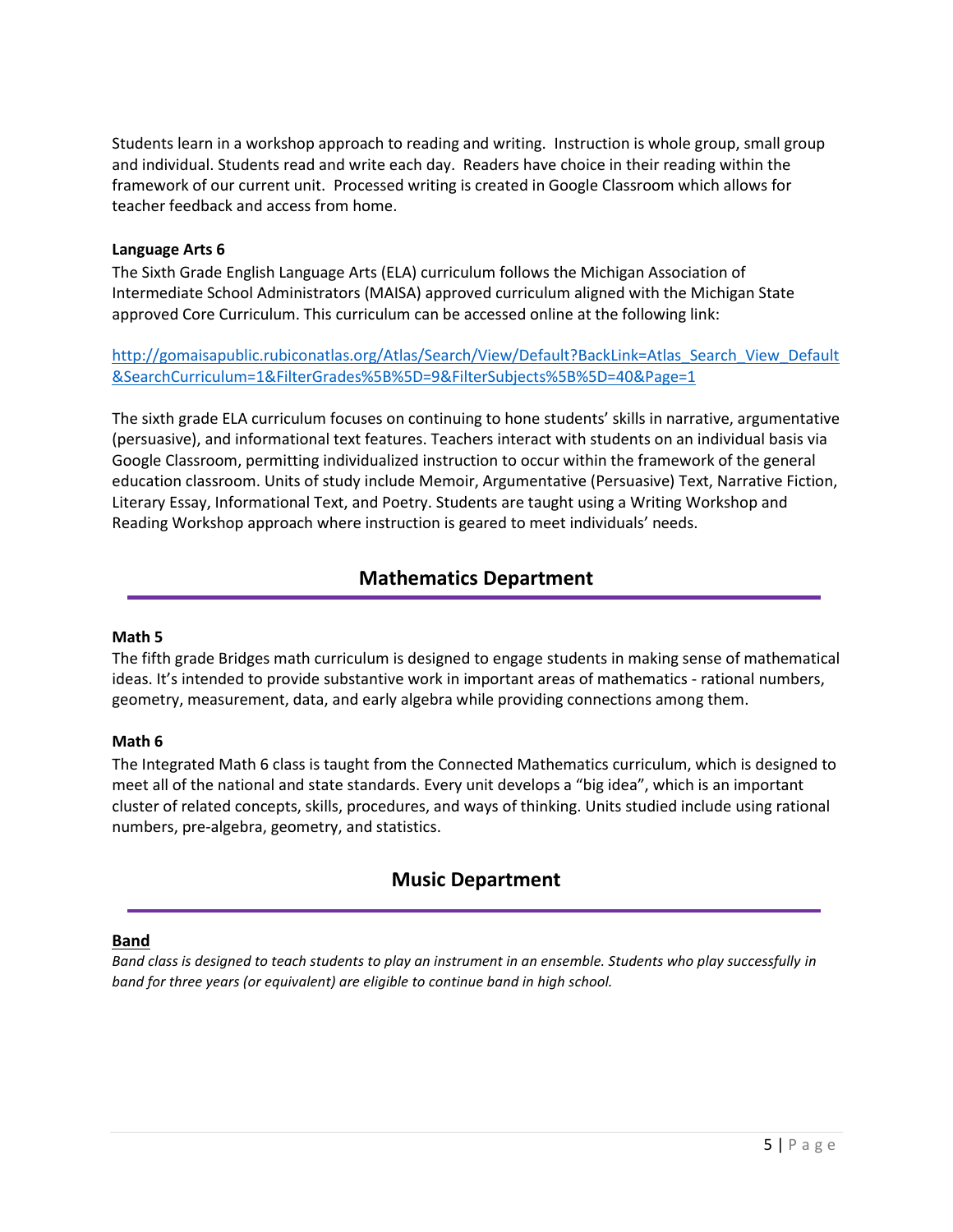## **Band 5, 6** *Year-Long*

Students learn the basics of playing a wind instrument, including playing position, tone, technique, rhythm, notes, and articulation. No previous experience is required. Students are expected to attend up to four performances during the school year.

## **Choir**

*Choir class is designed to teach students how to sing in an ensemble. They will also learn music theory concepts that will eventually allow them to read a vocal score on their own. They will also learn proper vocal and performance techniques.*

## **Choir 5, 6** *Year-Long*

Students will learn the basics of singing including but not limited to respiration, vowel formation, resonance, posture. They will also learn how to read vocal scores using the solfege system, using do, re, mi, fa, and sol in a stepwise motion and rhythms of quarter, half, whole notes and rests. Performance repertoire will be sung in unison to 2-part. Students are expected to attend 4 evening choir concerts.

## **String Orchestra**

*String Orchestra Class is designed to teach students to play a stringed instrument in an ensemble setting. Students who play successfully in Orchestra for three years (or the equivalent) are eligible to continue String Orchestra in High School.* 

#### **Orchestra 5, 6** *Year-Long*

Students will learn the basics of playing a stringed instrument, including proper playing posture, sound production, finger patterns, bow technique and articulation. No previous experience is required. Students are expected to attend up to four performances during the school year.

## **Physical Education Department**

## **Fitness and Athletic Education 5, 6** *Year-Long*

## **Grade 5**

Students will participate in physical activities that promote fitness, health, teamwork, sportsmanship and basic knowledge around sports activities that are offered in the Lakeview School District in grades 7- 12. This offering will lay the groundwork for supporting our student athletes, and additionally, will offer those who are not student athletes an opportunity to work on personal fitness.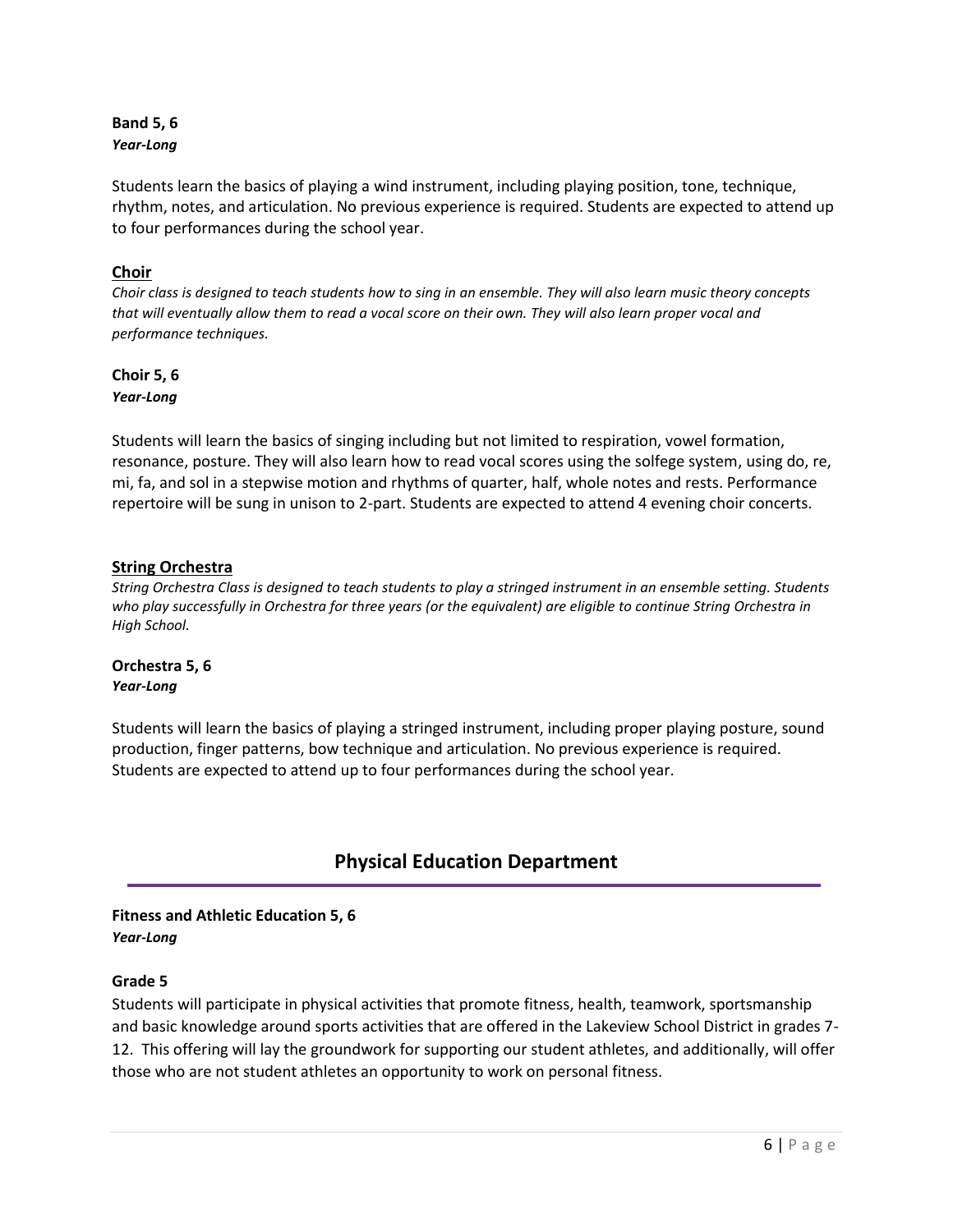## **Grade 6**

Students will participate in physical activities that promote fitness, health, teamwork, sportsmanship and basic knowledge around sports activities that are offered in the Lakeview School District in grades 7- 12. This offering will lay the groundwork for supporting our student athletes.

## **Physical Education 5, 6** *Trimesters: 1*

The philosophy of Physical Education is to develop a good attitude toward and appreciate the benefits of exercise. We strive to develop the students' knowledge of the rules and apply the rules to each activity and sport. We strive to develop a healthy lifestyle of fitness and promote wellness for life. The skills with each unit are progressive by grade level. Physical education units taught at Lakeview Middle School are: Soccer, Tennis, Ultimate Frisbee, Team Handball, Scoop Lacrosse, Basketball, Swimming, Volleyball, and Floor Hockey. In addition to the units being taught, there is an emphasis on cardiorespiratory endurance and lifelong wellness.

## **Science Department**

*The Lakeview 5 th and 6th Academy science program is an integrated, inquiry-based program designed to engage middle school students in the process of science. Students learn how to use scientific instruments and how to solve problems by using scientific reasoning and attitudes. They explore the nature and content of science by observing, questioning, inferring, predicting, investigating, researching, and communicating.*

*In addition to the above described focus on the nature of scientific process, science classes in Grades 5 and 6 will also study the following science content topics laid out by the Michigan Grade Level Content Expectations:*

## **Science 5**

- **•** Structures and Properties of Matter
- Earth and Space Systems
- Matter and Energy in the Ecosystem

## **Science 6**

- **•** Energetic Connections
- Planet Rock
- Earth: Yesterday, Today, & Tomorrow
- Ecosystems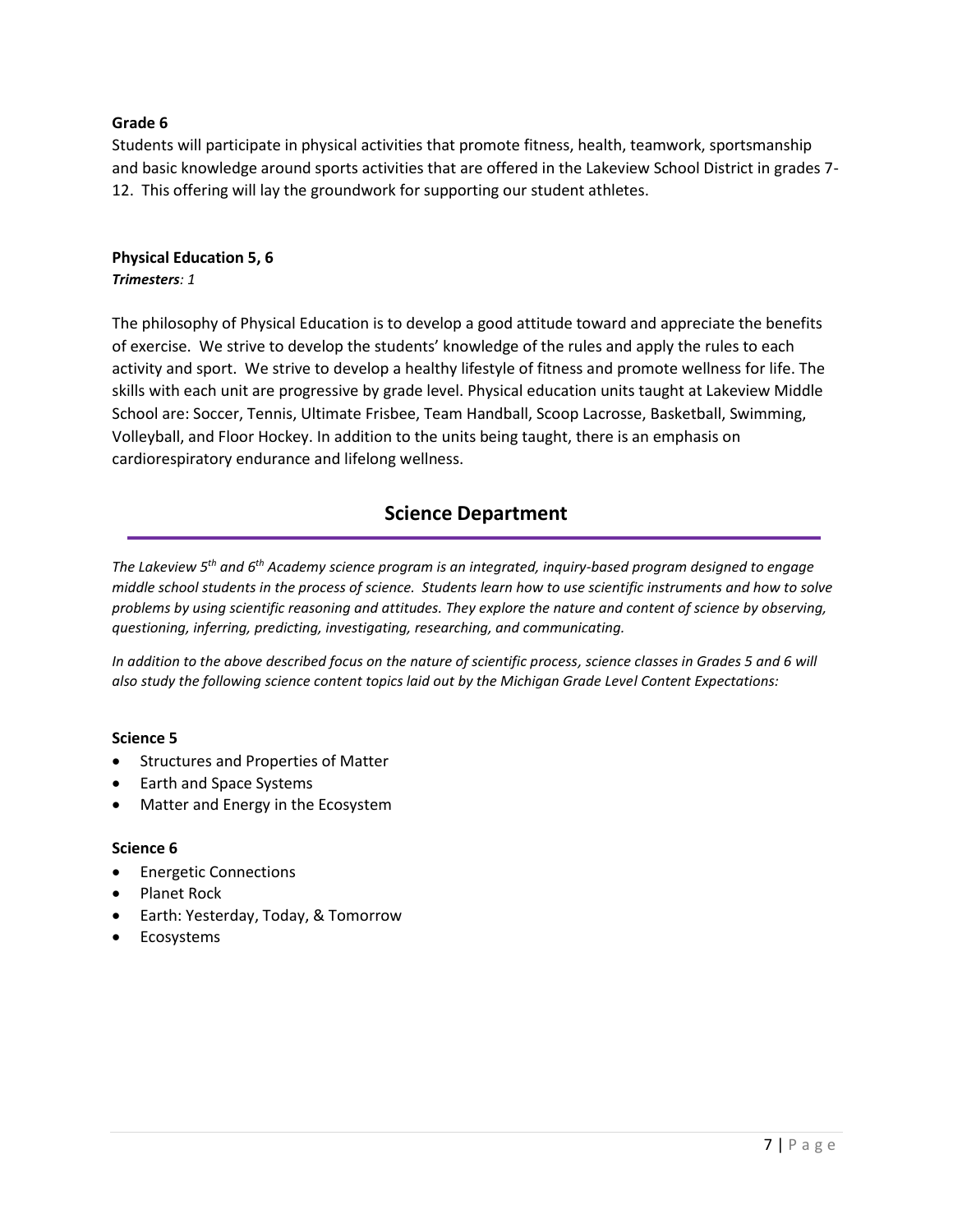## **Social Studies 5**

The fifth grade social studies follows the Michigan Association of Intermediate School Administrators (MAISA) approved curriculum. We study American History from the earliest Native settlements to the creation of the Constitution. Our units cover Native Americans, European explorers, early settlements, colonization, the Revolutionary War and the creation of the American Government.

Students study primary and secondary sources to learn history through multiple perspectives.

#### **Social Studies 6**

The sixth grade social studies curriculum is a world geography course. It follows the Michigan Association of Intermediate School Administrators (MAISA) approved curriculum aligned with the Michigan State approved Core Curriculum. This curriculum can be accessed online following the link:

[http://gomaisapublic.rubiconatlas.org/Atlas/Search/View/Default?BackLink=Atlas\\_Search\\_View\\_Default](http://gomaisapublic.rubiconatlas.org/Atlas/Search/View/Default?BackLink=Atlas_Search_View_Default&SearchCurriculum=1&FilterGrades%5B%5D=9&FilterSubjects%5B%5D=39&Page=1) [&SearchCurriculum=1&FilterGrades%5B%5D=9&FilterSubjects%5B%5D=39&Page=1](http://gomaisapublic.rubiconatlas.org/Atlas/Search/View/Default?BackLink=Atlas_Search_View_Default&SearchCurriculum=1&FilterGrades%5B%5D=9&FilterSubjects%5B%5D=39&Page=1)

The sixth grade SS curriculum focuses on students gaining a contextual understanding of the world. Students and teachers explore local, regional, and world issues and attempt to place these issues in a historical, political, and geographical framework. Students are expected to work in small groups to research and make presentations on global issues.

## **Technology Department**

## **Project Lead the Way (PLTW)**

Project lead the Way provides engineering and biomedical science curricula that challenges and inspires middle school students. Students get rigorous and relevant experiences through activity, project, and problem-based learning. They use industry-leading technology to solve problems while gaining skills in communication, collaboration, critical-thinking, and creativity. PLTW is the nation's leading STEM solution and is taught in over 6,500 schools across the country.

## **PLTW 5 – Launch: Input/Output with Computer Systems**

*Trimesters: 1*

Students are introduced to computer systems infrastructure including basic computer hardware and digital data representation. Students start by comparing the computer system to a human brain, focusing on input, processing, and output. Students move on to learning about how data is stored in a computer.

Students learn about collecting data and representing it visually using programming. Students also create a reaction timer concussion diagnosis tool. The module culminates in a problem that challenges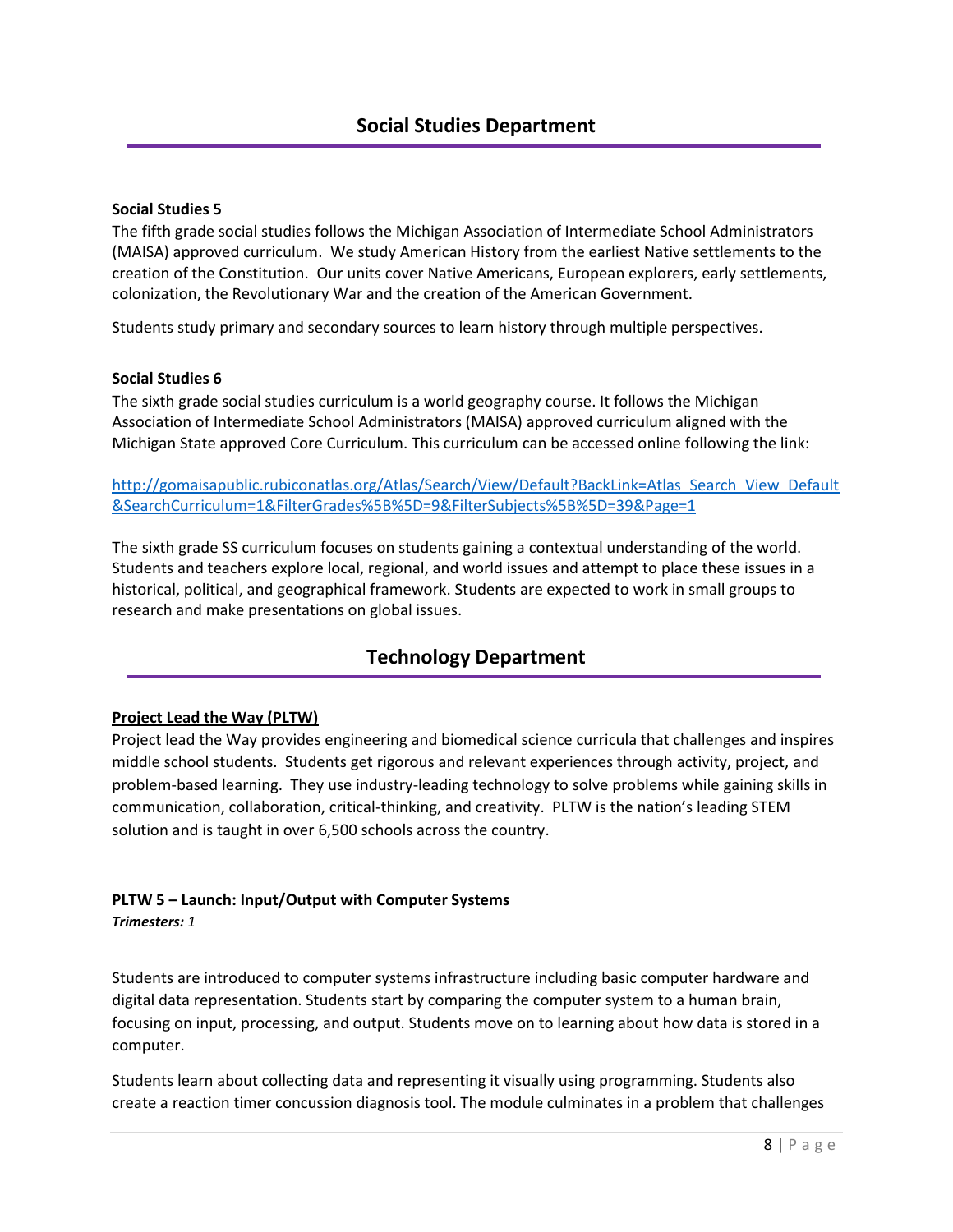students to create a program that measures baseline brain fitness. Along the way, students practice breaking down problems into smaller tasks and using variables, events, and control flow structures.

With these new understandings, students will come to appreciate how computer programs can help people solve real-life problems. Students will discover how similar a computer system and the human brain can be.

## **PLTW 6 – Design and Modeling** *Trimesters: 1*

Students discover the design process and develop an understanding of the influence of creativity and innovation in their lives. They are then challenged and empowered to use and apply what they've learned throughout the unit to design a therapeutic toy for a child who has cerebral palsy.

## **Academically Talented Youth Program (ATYP)**

The Academically Talented Youth Program (ATYP), in Western Michigan University's Office of Pre-College Programming, is an advanced and accelerated educational opportunity for academically talented middle school students. The program is designed to provide a challenging, fast-paced and above-gradelevel curriculum in the areas of Mathematics and English Language Arts.

ATYP begins to identify appropriate students *during their sixth grade year* by taking the ACT or SAT. Student and parents can sign up for the ACT or SAT through the Northwestern University's Midwest Academic Talent Search (NUMATS). [www.ctd.northwestern.edu/numats.](file:///C:/Users/jspaulding2/Documents/Forms/www.ctd.northwestern.edu/numats)

Qualifying students are enrolled into ATYP their seventh or eighth grade year.

ATYP credit will be transferred to the student's high school transcript to meet the high school graduation Math/ELA requirements. Students will receive a grade on their transcripts and report cards; however, the courses will not affect the high school grade point average.

Transportation is not provided.

## **Counseling Services**

## **Vision Statement**

The students at Lakeview 5<sup>th</sup> and 6<sup>th</sup> Grade Academy, regardless of individual differences, are highachieving learners who have gained the knowledge to be high school, college, and career ready in order to meet the challenges and high expectations of the 21st century. To succeed in a competitive, global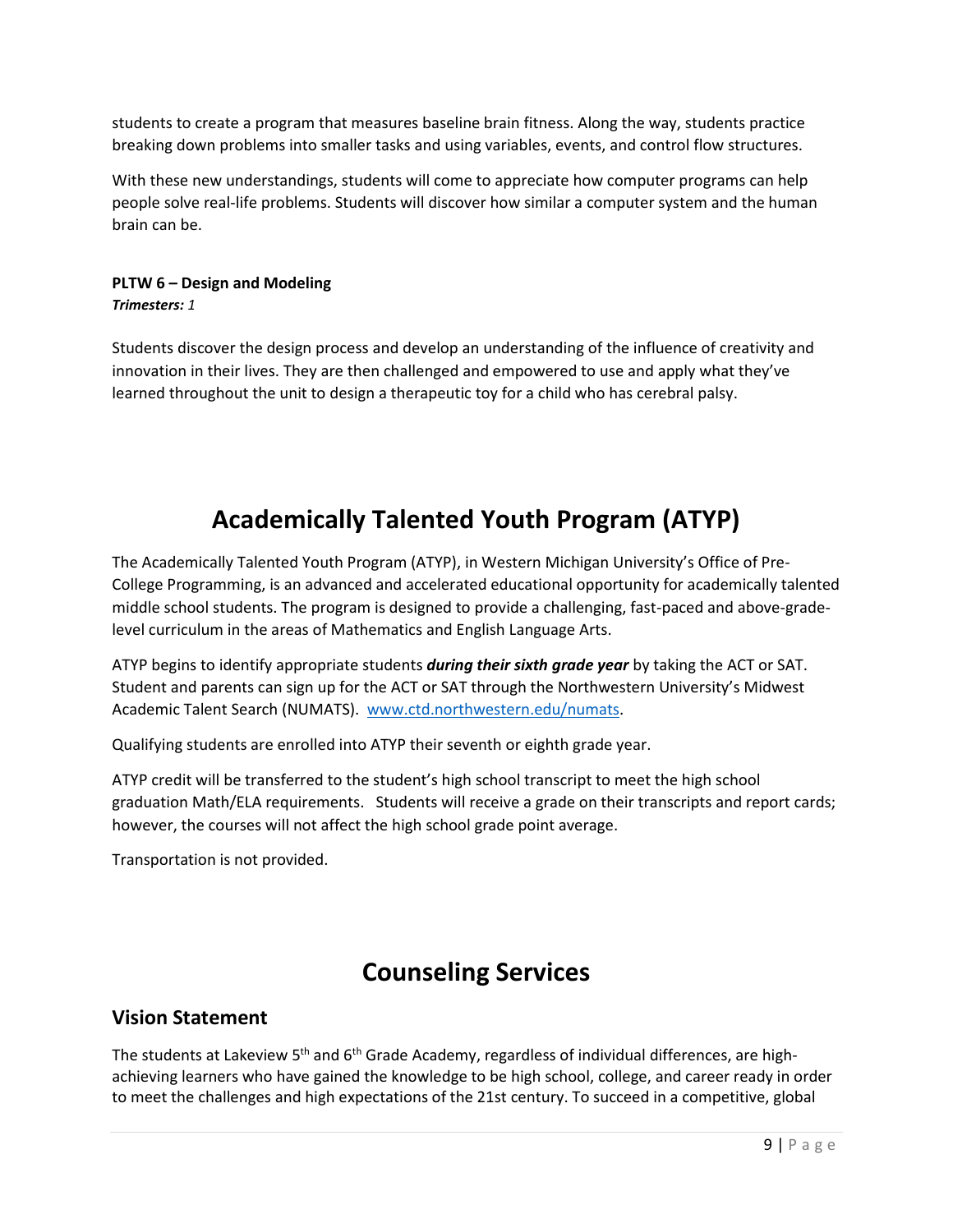society, our students will become critical thinkers, creative problem solvers, responsible consumers of technology, empathetic, and emotionally intelligent. Each student leaves Lakeview Middle School having achieved their fullest potential, possessing the mindsets and behaviors needed to: Learn - Engage in and navigate the world of higher education; Earn - Engage in and navigate the world of work; and Live - Engage in and navigate civic life.

## **Mission Statement**

The mission of the Lakeview Middle School Counseling Program is to provide equitable support for all students, ensuring they reach the social/emotional, academic, college and career readiness standards necessary to function and contribute in a changing global society. The Lakeview Middle School Counseling Program underpins the missions of our school, district, and state department of education, by identifying and removing systemic and individual barriers to student growth, opportunity, and achievement. All students participate in rigorous curriculum and high quality opportunities for selfdirected personal growth, as supported by the comprehensive school counseling program that facilitates strategic partnerships between students, teachers, family and community.

## **Program Overview**

## *LMS counselors make decisions concerning programing based on:*

- Needs Assessments
- Survey Reports
- Behavior Referrals
- **•** Attendance
- Grades

## **Classroom Lessons – tier 1**

Classroom lessons are designed to address Academic, Career and Social/Emotional needs based on the American School Counselor Association (ASCA) Mindsets and Behaviors for Student Success. Some classroom lessons are delivered every year, while others are designed based on need from our data collection.

## *Counseling Curriculum:*

5th grade. . . Where Everybody Belongs (WEB) Follow-Up Activities, Career Exploration 6th grade. . . Career Exploration

## **Group Counseling – tier 2**

Groups are designed using achievement related data to meet the current needs of the students.

## *Topics may include:*

- Coping w/ Extreme Feelings
- Academics
- Peer Relationships
- Grief & Loss
- Family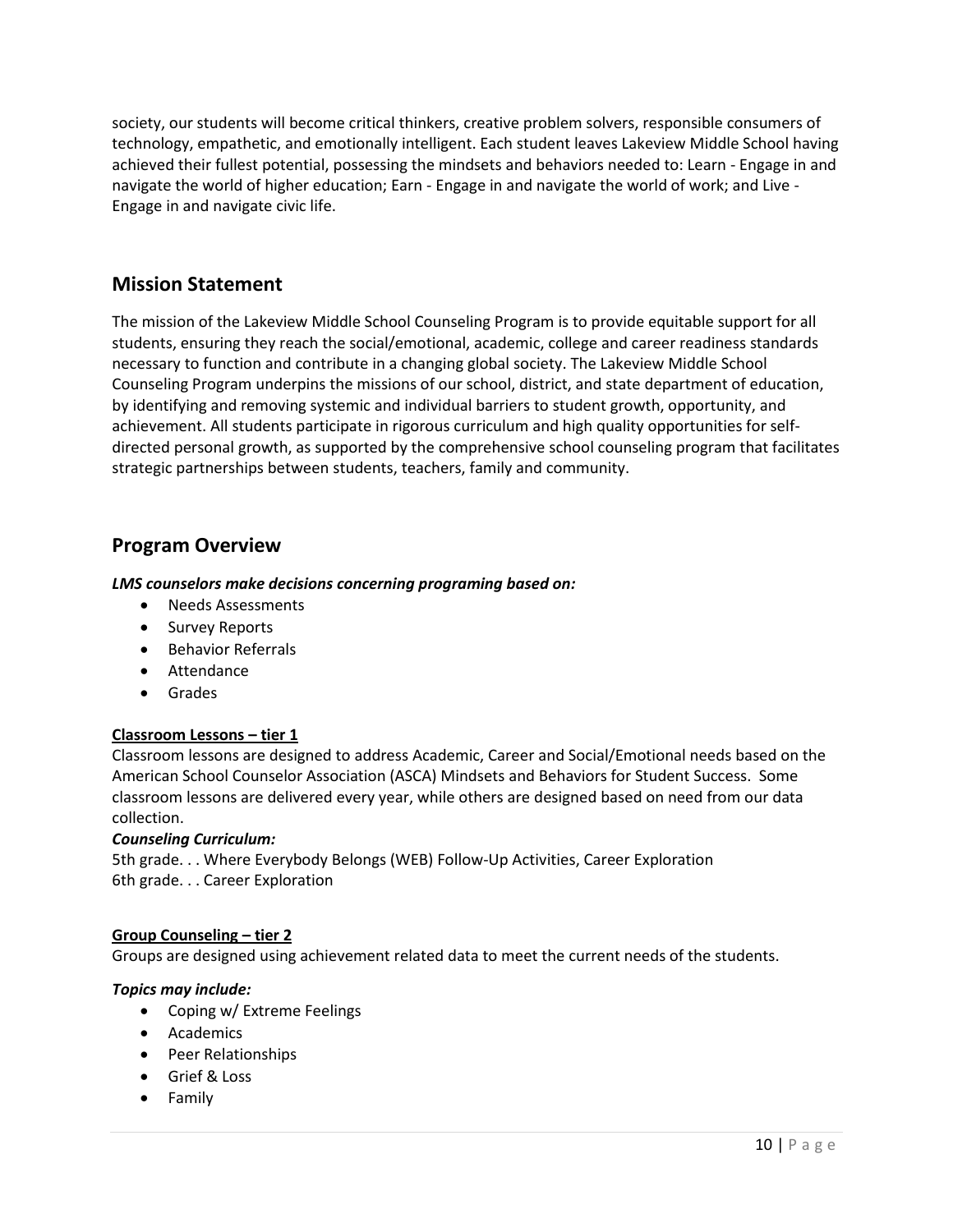## **Individual Counseling – tier 1, 2, 3**

LMS counselors help students plan, monitor and manage their own learning as well as meet competencies in the areas of academic, career and social/emotional development.

#### *Topics:*

Emotional regulation, academic concerns, self-esteem, behavior problems, social skills, peer relationships, family concerns, grief and loss issues, substance abuse, depression/suicide, sexuality, etc.

#### *How Does a Student See a Counselor?*

- Self-Referral
- Teacher/Staff Referral
- Parent Referral
- Peer Referral
- Counselor Request

## **Consultation/Collaboration**

LMS counselors work with staff to help support students' achievement and success in school. Teachers are encouraged to collaborate with the counseling department. Teams are often comprised of parents, teachers, administrators and community agencies.

#### **Crisis Counseling**

Meet immediate needs of students/families/school.

## **Referral (Outside Resources)**

School counselors provide solution-focused brief therapy. Often students and families are in need of more intensive services. We help students and families find outside agencies to meet such needs as suicidal ideation, violence, abuse, terminal illnesses, mental illness, etc.

## **Informed Consent for Counseling Services**

The purpose of this document is to provide the Lakeview Middle School students and parents with informed consent of the counseling services at Lakeview Middle School. The Lakeview Middle School Counseling Program assures that all students, regardless of individual differences, will acquire and demonstrate competencies in career planning and exploration, knowledge of self and others, and educational/career-technical development as they learn to live, work and learn over their lifetime. In partnership with other educators, parents or guardians and the community, school counselors work to remove the barriers to student success. Our department is committed to servicing all students according to their individual postsecondary goals. In order for the counseling program to fulfil its mission, Lakeview Middle School counselors will meet with students as needed throughout the school year. In some cases, Lakeview Middle School counselors will facilitate the scheduling of any further